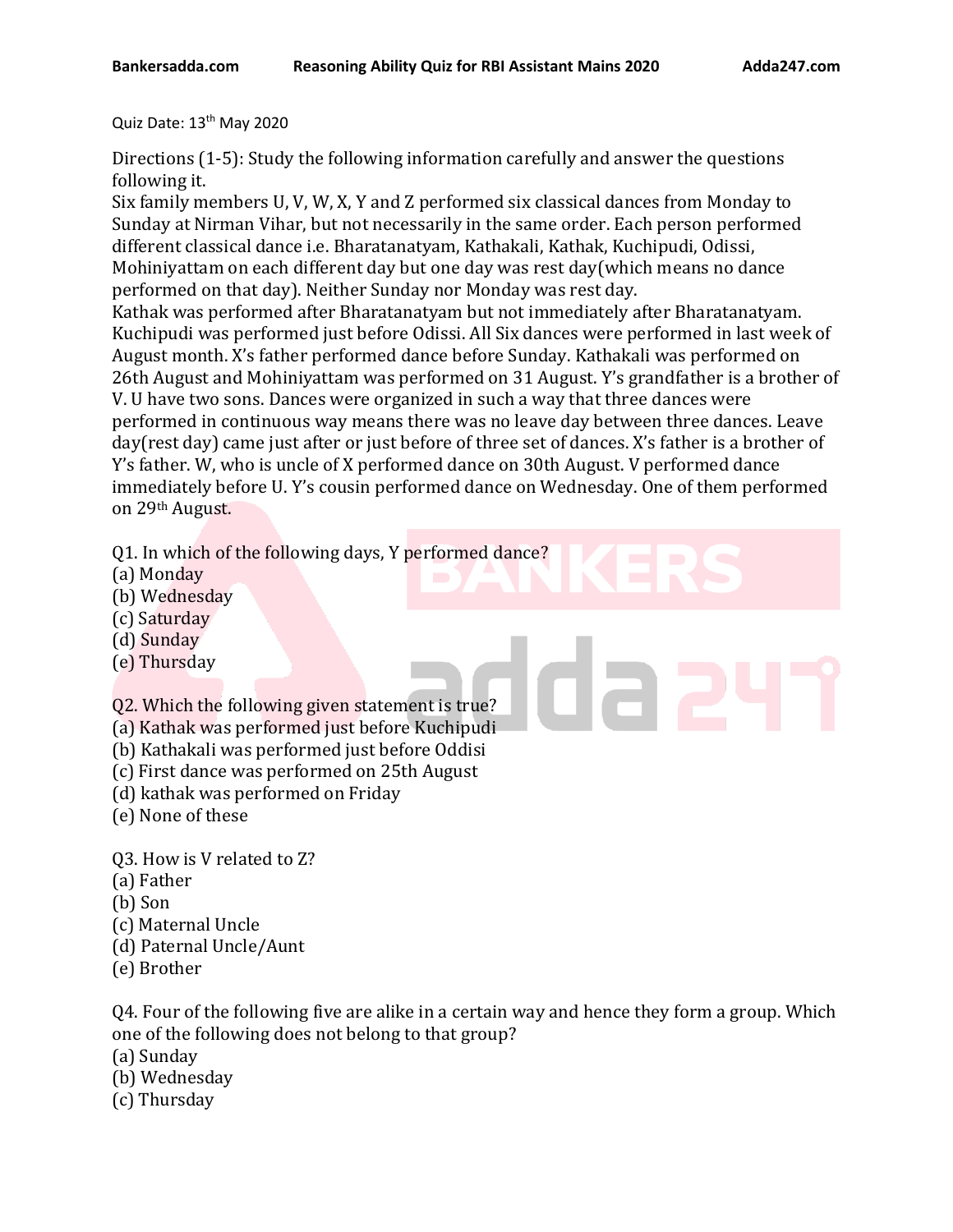(d) Friday (e) Monday

Q5. If all family members are arranged in alphabetical order from Monday to Sunday.

Which of the following friend performed dance on 29th August?

- (a) U
- (b) X
- (c) V
- (d) W
- (e) Z

## Directions (6-10): **Study the following information carefully to answer the given questions. In a certain code language:-**

addaa

"these liquid panchayats" is written as ' 7\$25 , 15#16, 11#35' "three new old orbiting " is written as '12#22 7\$25 12\$19 13\$37' "water power" is written as '11\$34 4\$41'

Q6. "Career Power" will be coded as?

(a) None of these

(b) 21#15 34#54 (c) 31\$43 31\$45 (d) 25\$13 32#15 (e) 24#21 11\$34

Q7. "Hello" will be coded as? (a) 15\$63

- (b) 32#73
- (c) 28#84
- (d) 19\$23
- (e) 23\$19

Q8. What is the code for "QUICKER"?

- (a) 10\$35
- (b) 16#15
- (c) 36\$35
- (d) 12#27
- (e) 26#37

Q9. Which will be the code for 'PARAMOUNT'?

- (a) 24#77
- (b) 34486
- (c) 11\$36
- (d) 26#98
- (e) 24#19

Q10. What is the code of 'PRESENT'?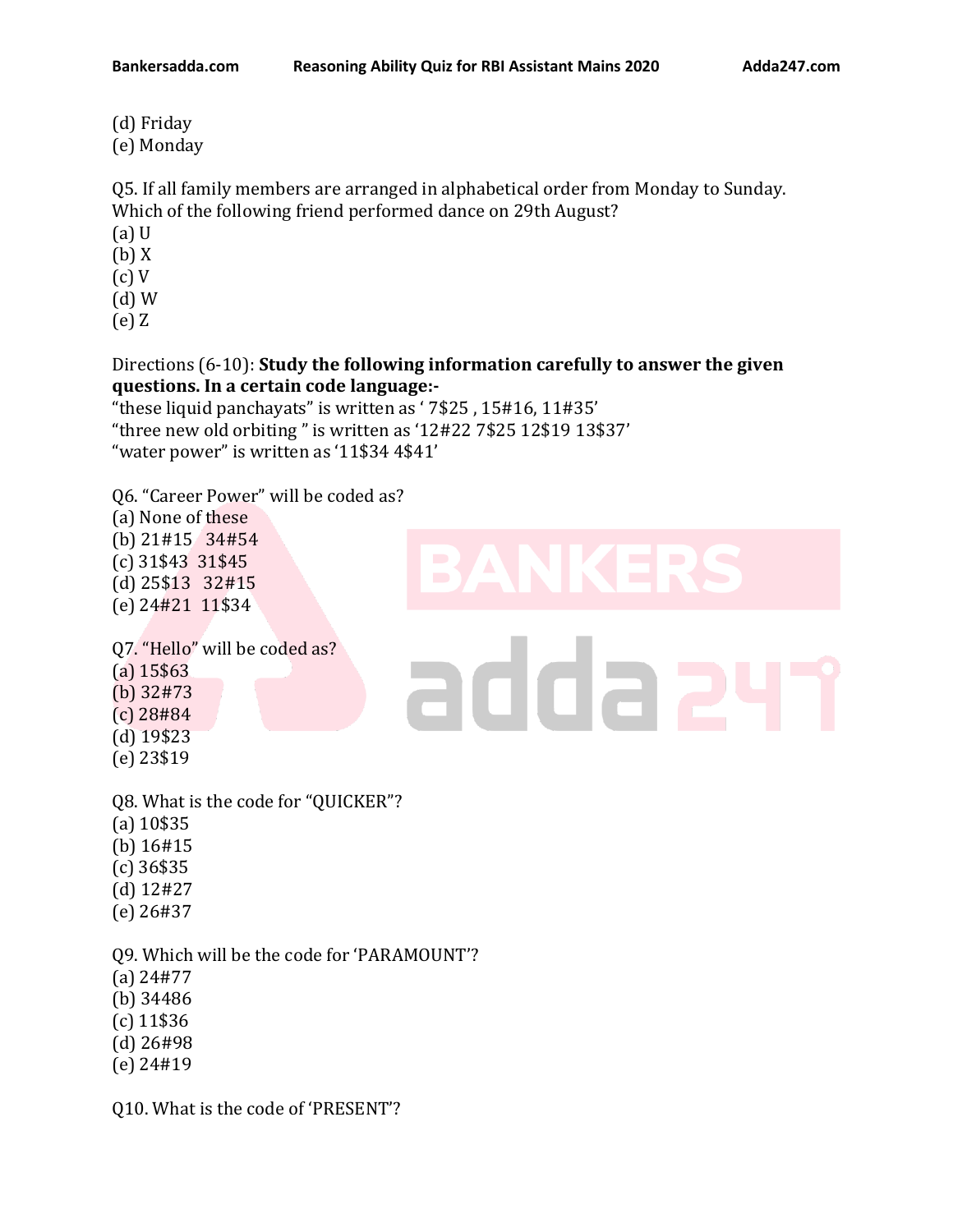(a) 24\$15 (b) 16#56 (c) 11\$36 (d) 41\$75 (e) None of these

## **Directions (11-12): These questions are based on the following information.**

'P@Q' means 'Q is the mother of P' 'P\$Q' means 'Q is the husband of P' 'P#Q' means 'Q is the sister of P' 'P\*Q' means 'Q is the son of P'.

Q11. If 'P  $$ L * K # N'$  then how is K related with P?

(a) son

(b) daughter

(c) husband

(d) wife

(e) Cannot be determined

Q12. If 'Z#P\$L\*K#N' then there are how many male members in the family?

- (a) one
- (b) two
- (c) three
- (d) four
- (e) Cannot be determined

## **Directions (13-14): These questions are based on the following information.**

'P@Q' means 'P is the mother of Q' 'P\$Q' means 'P is the husband of Q' 'P#Q' means 'P is the sister of Q' 'P\*Q' means 'P is the son of Q'

Q13. O  $*$  X  $\omega$  Z  $\angle$  Y  $*$  M. Which symbol will come at the empty place so that X is mother in law of M is definitely true?  $(a)*$ (b)\$  $(c)$  #  $(d)$   $@$ (e) None of these

Q14. C  $# A$   $\Box$  D  $$ B \# F$ . Which symbol will come at the empty place so that C is daughter of B is definitely true?  $(a)*$  $(b)$ \$  $(c)$  # (d) @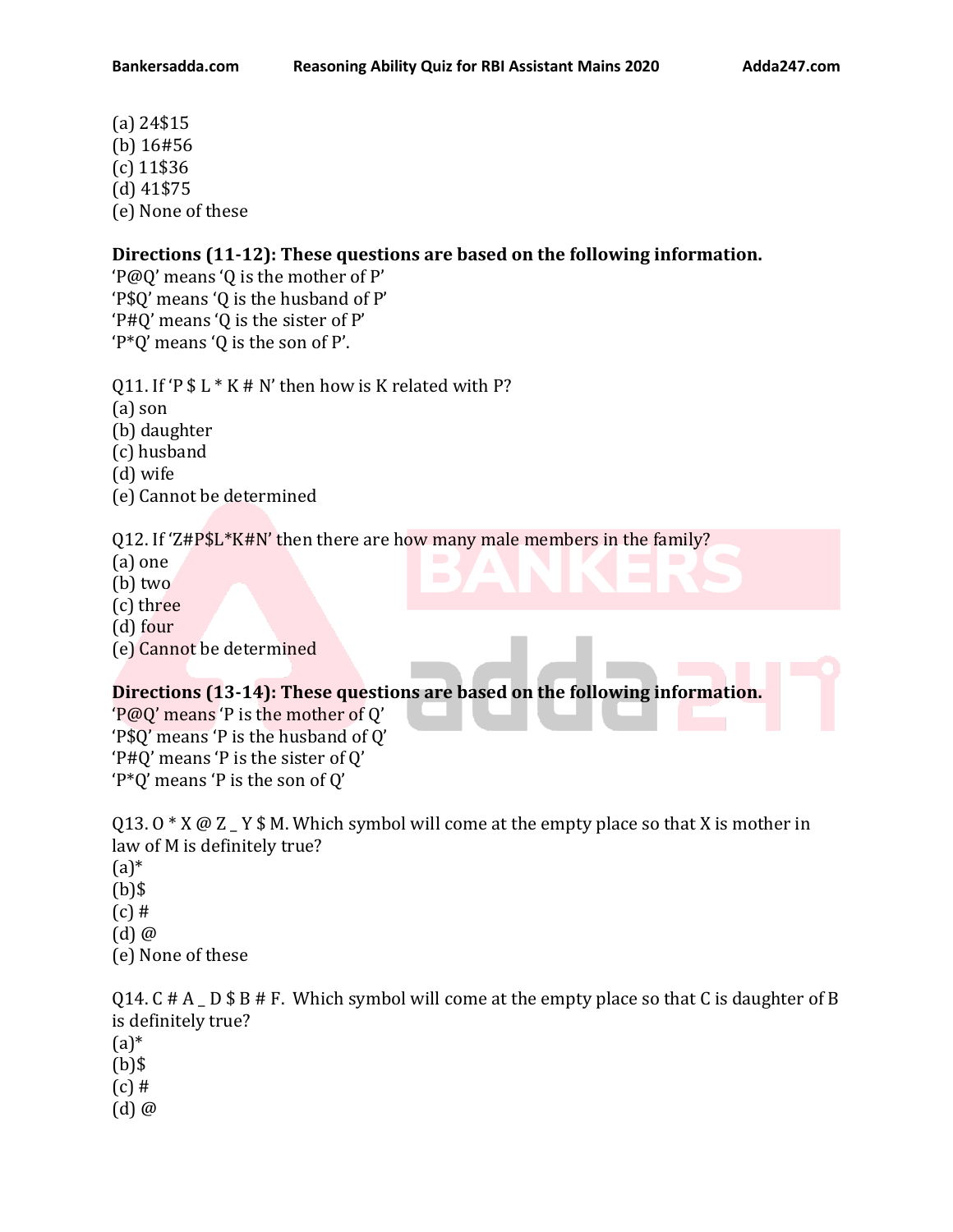(e) None of these

Q15. 'Z is the son of A. D is the son of B. Z is married to C. B is C's mother' then how is B related to Z?

- (a) Brother
- (b) Uncle
- (c) Father-in-law
- (d) mother-in-law
- (e) Cannot determined



25 Total Tests | eBooks

## **Solutions**

Solutions (1-5):  $C_{\Omega}$ 

| 50I.            |              |                       |               |                             |
|-----------------|--------------|-----------------------|---------------|-----------------------------|
| <b>Days</b>     | <b>Dates</b> | <b>Family Members</b> | <b>Dances</b> |                             |
| <b>Monday</b>   | 25th         | V                     | Bharatanatyam | Tree Form (Blood Relation)- |
| <b>Tuesday</b>  | 26th         | U                     | Kathakali     | $- U(+)$<br>$V -$           |
| Wednesday       | 27th         | X                     | Kathak        |                             |
| <b>Thursday</b> | 28th         | No Play               | No Play       | $W(+)$ $Z(+)$               |
| Friday          | 29th         | Z                     | Kuchipudi     |                             |
| <b>Saturday</b> | 30th         | W                     | Odissi        |                             |
| <b>Sunday</b>   | 31th         | Y                     | Mohiniyattam  |                             |

S1. Ans.(d)

S2. Ans.(c)

S3. Ans.(d)

- S4. Ans.(c)
- S5. Ans.(b)

Solutions (6-10) Sol.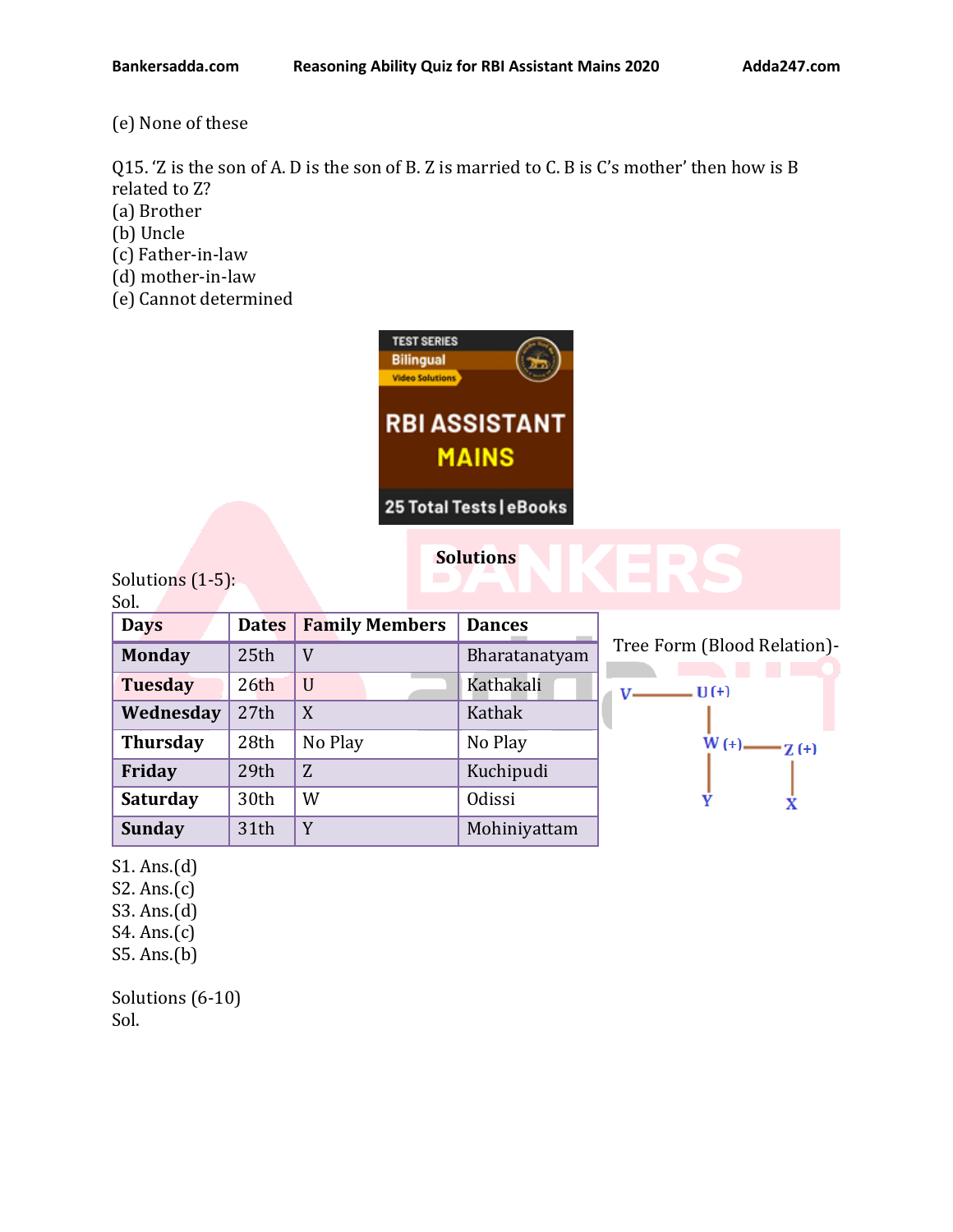No. of letter = odd then  $S$ and No. of letter = even then # sum of ranking of 1<sup>st</sup> letter and last letter NEW  $\longrightarrow$  13 \$ 37  $\longrightarrow$  of a word in alphabetical series

place value of opposite. of 1st letter

S6.Ans. (e) S7.Ans. (d) S8.Ans. (a) S9.Ans. (c) S10.Ans. (c)

**Solutions (11-12):**  $S11.Ans(a)$ 

Sol.



Sol.